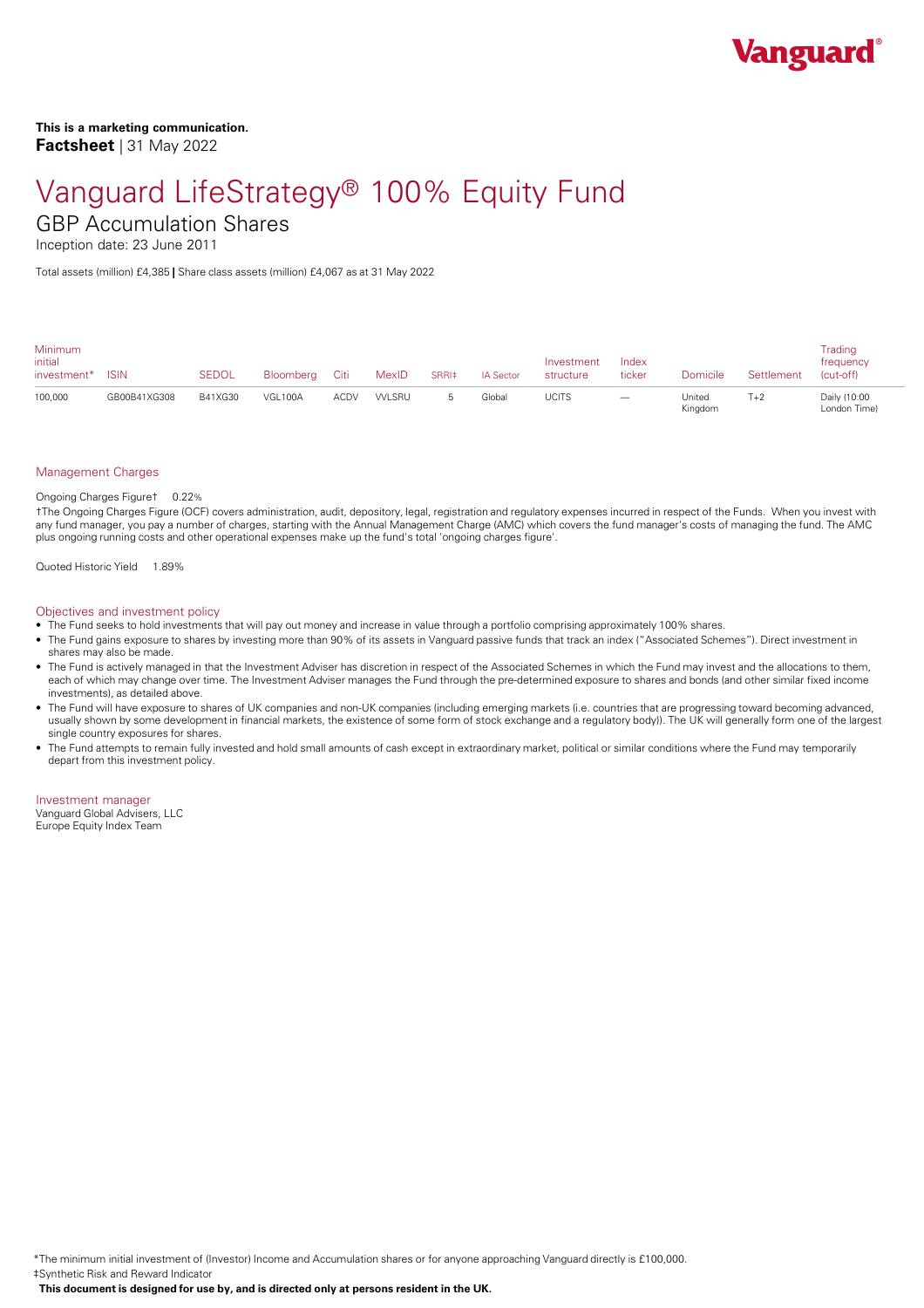## Vanguard LifeStrategy® 100% Equity Fund GBP Accumulation Shares

### Performance summary\*\*

GBP**—**Vanguard LifeStrategy®100% Equity Fund



| Performance**          | month | Quarter | Year to |  |                                  | Since<br>date 1 year 3 years 5 years 10 years inception |
|------------------------|-------|---------|---------|--|----------------------------------|---------------------------------------------------------|
| Fund (Net of expenses) | 0.01% | 0.76%   |         |  | -4.64% 5.43% 10.30% 8.25% 11.69% | 10.19%                                                  |
| $\ldots$               |       |         |         |  |                                  |                                                         |

\*\***Past performance is not a reliable indicator of future results.** Performance figures include the reinvestment of all dividends and capital gains distributions. The performance data does not take account of the commissions and costs incurred in the issue and redemption of shares. Basis of fund performance NAV to NAV with gross income reinvested. The NAV of a Fund swings according to subscription/redemption activity so that transaction costs caused by these cashflows are not borne by the existing holders in a Fund. Performance and Data is calculated on closing NAV as at 31 May 2022. Source: Vanguard

#### Key investment risks

The value of equities and bonds can be affected by factors such as stock market movements, interest rates, credit spreads and volatility. Other driving factors include political, economic news, company earnings and significant corporate events. Movements in currency exchange rates can adversely affect the return of your investment.

Liquidity risk. Lower liquidity means there are insufficient buyers or sellers to allow the Fund to sell or buy investments readily.

Counterparty risk. The insolvency ofany institutions providing services such as safekeeping of assets or acting as counterparty to derivatives or other instruments, may expose the Fund to financial loss.

Index tracking risk.The Fund is not expected to track the performance of the Index at all times with perfect accuracy. The Fund is, however, expected to provide investment results that, before expenses, generally correspond to the price and yield performance of the Index.

Please also read the risk factors section in the prospectus and the Key Investor Information Document, both of which are available on the Vanguard website.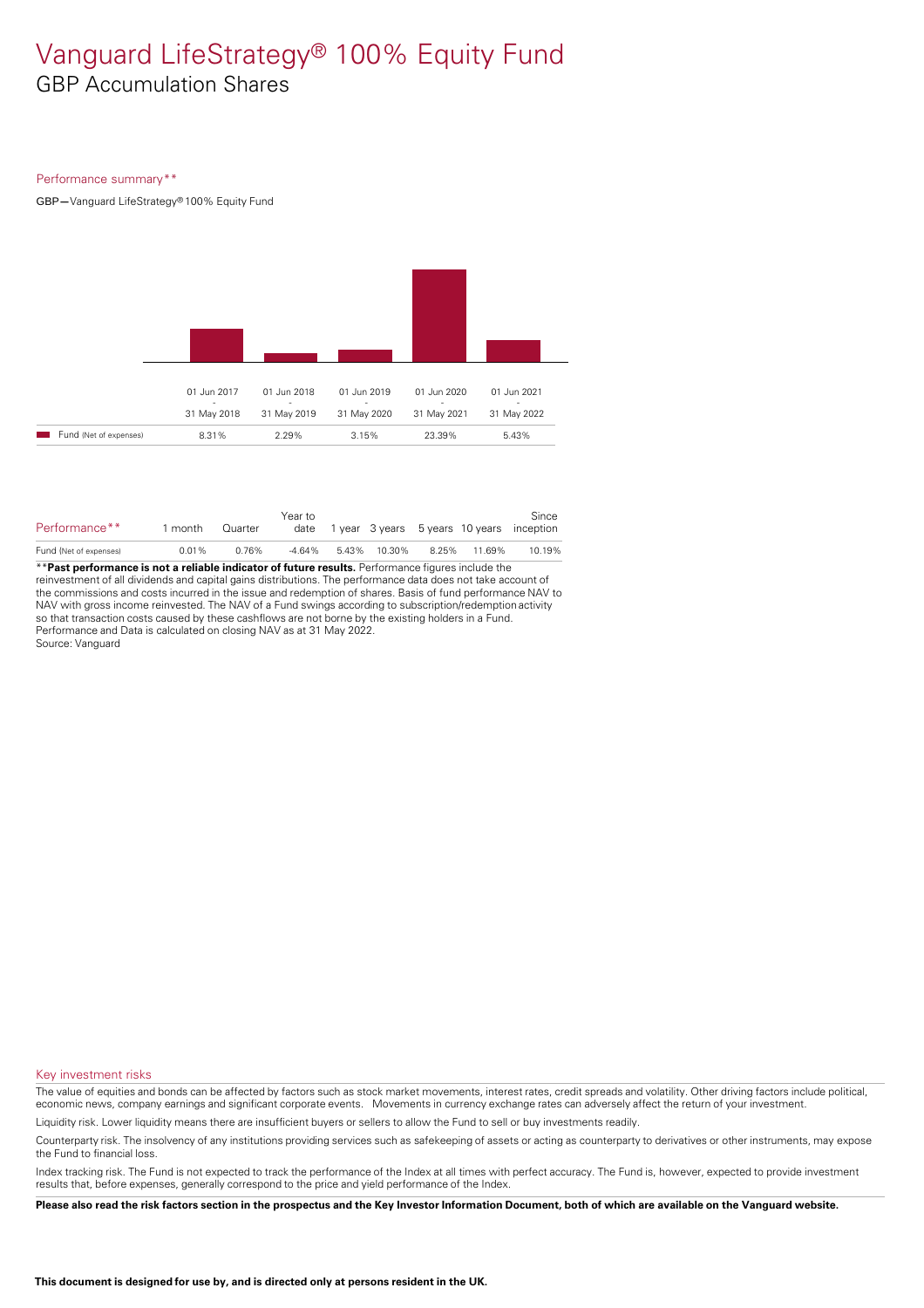# Vanguard LifeStrategy® 100% Equity Fund

GBP Accumulation Shares

Data as at 31 May 2022 unless otherwise stated.

### Allocation to underlying Vanguard funds

| Vanquard U.S. Equity Index Fund GBP Acc                          | 19.5% |
|------------------------------------------------------------------|-------|
| Vanquard FTSE U.K. All Share Index Unit Trust GBP Acc            | 19.3  |
| Vanguard FTSE Developed World ex-U.K. Equity Index Fund GBP Acc  | 19.2  |
| Vanguard S&P 500 UCITS ETF (USD) Accumulating                    | 15.4  |
| Vanguard Emerging Markets Stock Index Fund GBP Acc               | 8.1   |
| Vanguard FTSE Developed Europe ex-U.K. Equity Index Fund GBP Acc | 7.2   |
| Vanguard FTSE 100 UCITS ETF (GBP) Accumulating                   | 4.9   |
| Vanquard Japan Stock Index Fund GBP Acc                          | 3.6   |
| Vanquard Pacific ex-Japan Stock Index Fund GBP Acc               | 2.0   |
| Vanquard FTSE 250 UCITS ETF (GBP) Accumulating                   | 0.8   |
| Total                                                            | 100%  |